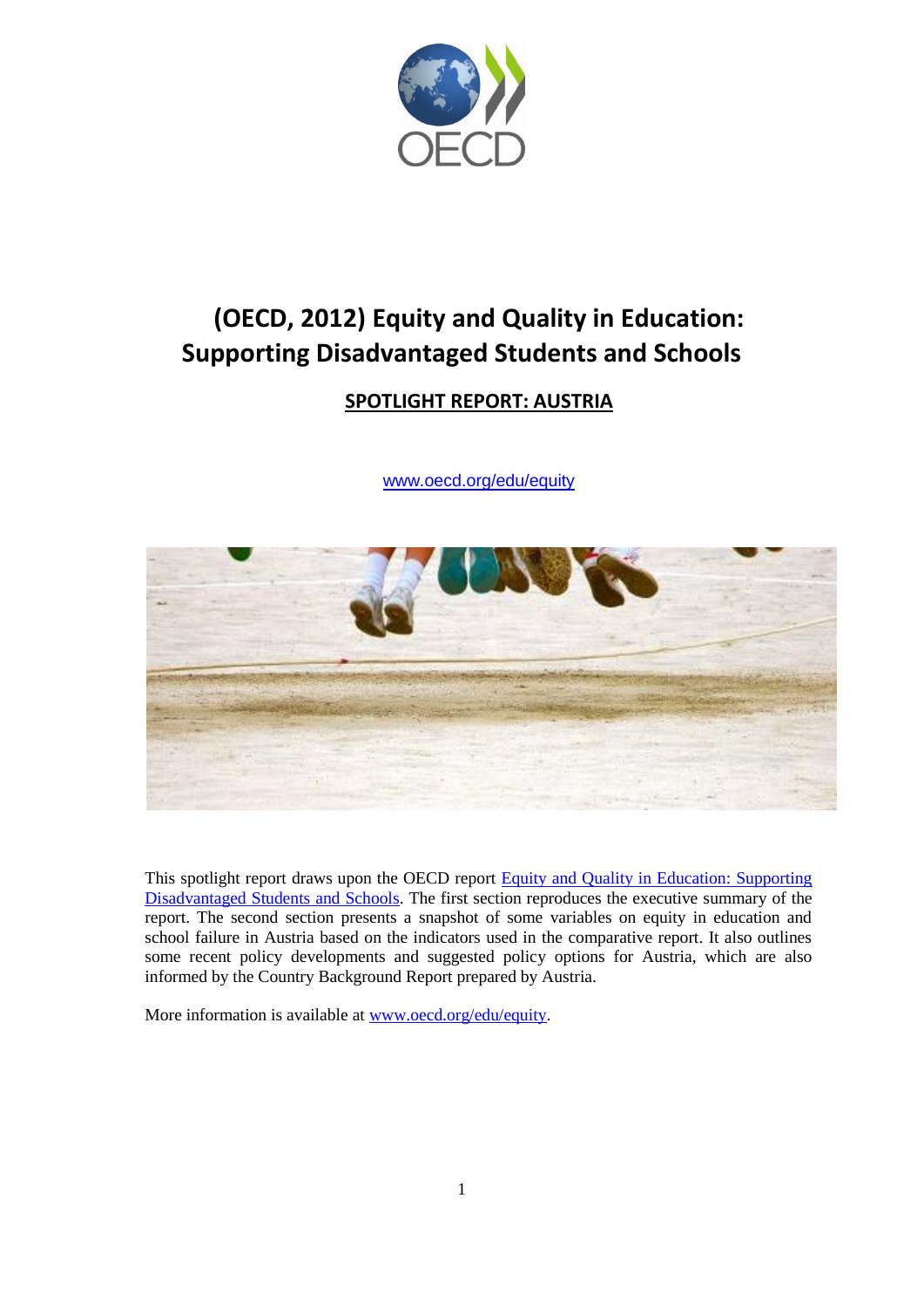# **EXECUTIVE SUMMARY**

Reducing school failure pays off for both society and individuals. It can also contribute to economic growth and social development. Indeed the highest performing education systems across OECD countries are those that combine quality with equity. Equity in education means that personal or social circumstances such as gender, ethnic origin or family background, are not obstacles to achieving educational potential (fairness) and that that all individuals reach at least a basic minimum level of skills (inclusion). In these education systems, the vast majority of students have the opportunity to attain high level skills, regardless of their own personal and socio-economic circumstances.

#### **OECD countries face the problem of school failure and dropout**

Across OECD countries, almost one of every five students does not reach a basic minimum level of skills to function in today's societies (indicating lack of inclusion). Students from low socioeconomic background are twice as likely to be low performers, implying that personal or social circumstances are obstacles to achieving their educational potential (indicating lack of fairness). Lack of inclusion and fairness fuels school failure, of which dropout is the most visible manifestation – with 20% of young adults on average dropping out before finalising upper secondary education.

#### **Improving equity and reducing school failure pays off**

The economic and social costs of school failure and dropout are high, whereas successful secondary education completion gives individuals better employment and healthier lifestyle prospects resulting in greater contributions to public budgets and investment. More educated people contribute to more democratic societies and sustainable economies, and are less dependent on public aid and less vulnerable to economic downturns. Societies with skilled individuals are best prepared to respond to the current and future potential crises. Therefore, investing in early, primary and secondary education for all, and in particular for children from disadvantaged backgrounds, is both fair and economically efficient.

#### **Policies require investing in students early and through upper secondary education**

In the path to economic recovery, education has become a central element of OECD countries' growth strategies. To be effective in the long run, improvements in education need to enable all students to have access to quality education early, to stay in the system until at least the end of upper secondary education, and to obtain the skills and knowledge they will need for effective social and labour market integration.

One of the most efficient educational strategies for governments is to invest early and all the way up to upper secondary. Governments can prevent school failure and reduce dropout using two parallel approaches: eliminating system level practices that hinder equity; and targeting low performing disadvantaged schools. But education policies need to be aligned with other government policies, such as housing or welfare, to ensure student success.

#### **Avoid system level policies conducive to school and student failure**

The way education systems are designed can exacerbate initial inequities and have a negative impact on student motivation and engagement, eventually leading to dropout. Eliminating system level obstacles to equity will improve equity and benefit disadvantaged students, without hindering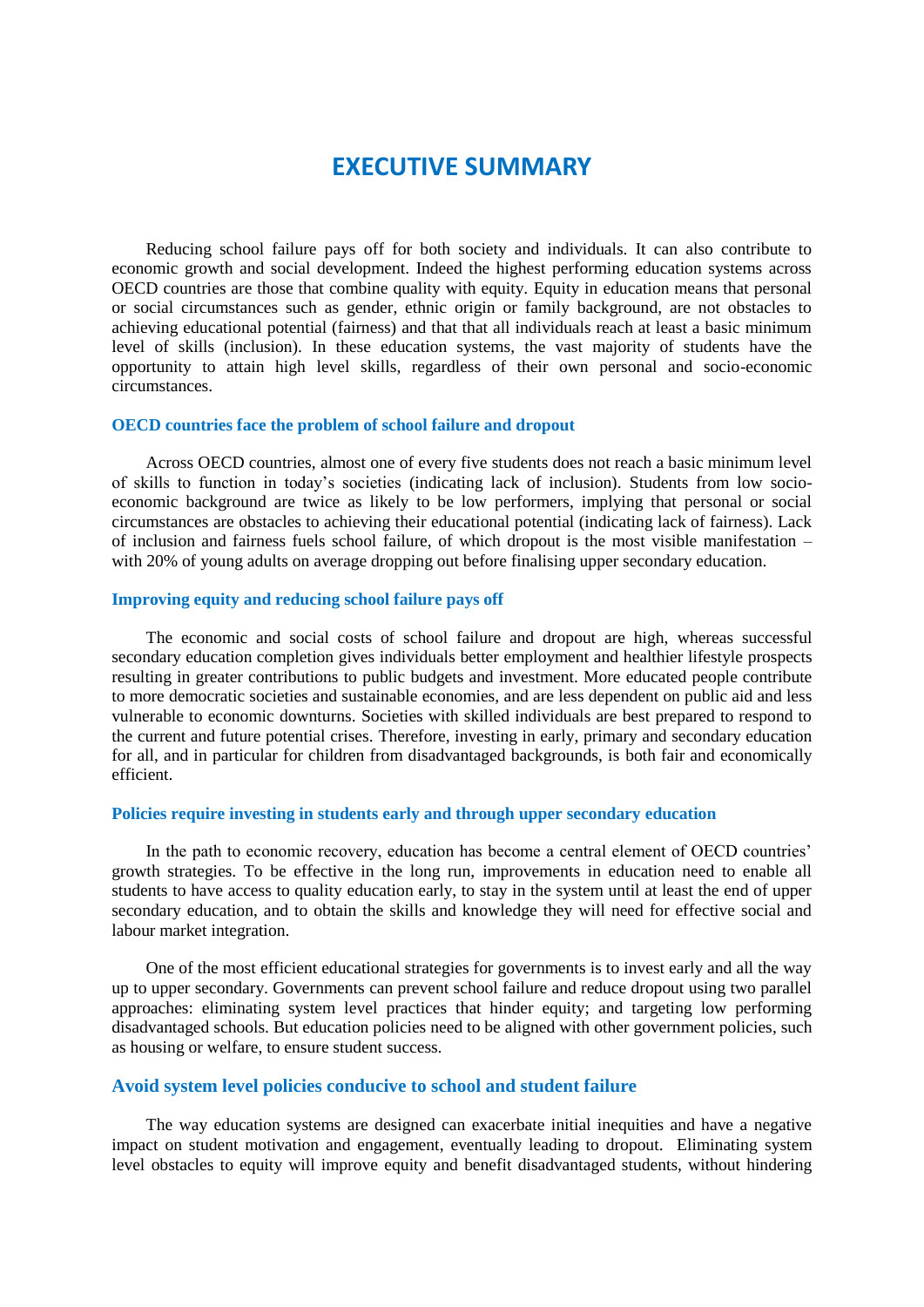other students' progress. Five recommendations can contribute to prevent failure and promote completion of upper secondary education:

### *1. Eliminate grade repetition*

Grade repetition is costly and ineffective in raising educational outcomes. Alternative strategies to reduce this practice include: preventing repetition by addressing learning gaps during the school year; automatic promotion or limiting repetition to subject or modules failed with targeted support; and raising awareness to change the cultural support to repetition. To support these strategies, complementary policies need to reinforce schools and teachers' capacities to respond appropriately to students' learning needs, and to provide early, regular and timely support. Decreasing grade retention rates also requires raising awareness across schools and society about the costs and negative impact on students and setting objectives and aligning incentives for schools.

### *2. Avoid early tracking and defer student selection to upper secondary*

Early student selection has a negative impact on students assigned to lower tracks and exacerbates inequities, without raising average performance. Early student selection should be deferred to upper secondary education while reinforcing comprehensive schooling. In contexts where there is reluctance to delay early tracking, suppressing lower-level tracks or groups can mitigate its negative effects. Limiting the number of subjects or duration of ability grouping, increasing opportunities to change tracks or classrooms and providing high curricular standards for students in the different tracks can lessen the negative effects of early tracking, streaming and grouping by ability.

### *3. Manage school choice to avoid segregation and increased inequities*

Providing full parental school choice can result in segregating students by ability, socio economic background and generate greater inequities across education systems. Choice programmes can be designed and managed to balance choice while limiting its negative impact on equity. There are different options possible: introducing controlled choice schemes can combine parental choice and ensure a more diverse distribution of students. In addition, to ensure balance, incentives to make disadvantaged students attractive to high quality schools, school selection mechanisms and vouchers or tax credits can be alternative options. Policies are also required to improve disadvantaged families' access to information about schools and to support them in making informed choices.

#### *4. Make funding strategies responsive to students' and schools' needs*

Available resources and the way they are spent influence students' learning opportunities. To ensure equity and quality across education systems, funding strategies should: guarantee access to quality early childhood education and care (ECEC), especially for disadvantaged families; use funding strategies, such as weighted funding formula, that take into consideration that the instructional costs of disadvantaged students may be higher. In addition it is important to balance decentralisation/local autonomy with resource accountability to ensure support to the most disadvantaged students and schools.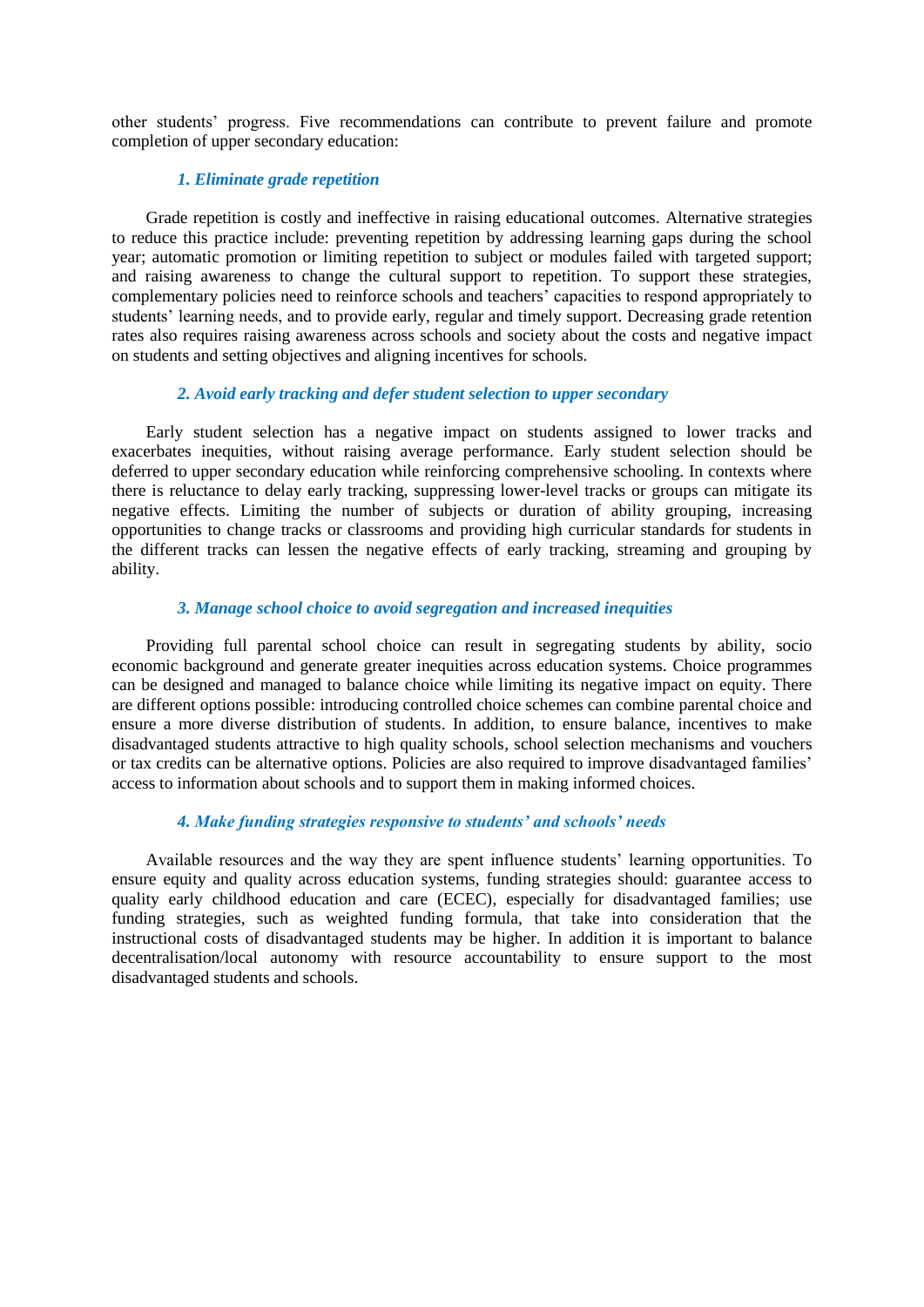#### *5. Design equivalent upper secondary education pathways to ensure completion*

While upper secondary education is a strategic level of education for individuals and societies, between 10 and 30 percent of young people starting do not complete this level. Policies to improve the quality and design of upper secondary education can make it more relevant for students and ensure completion. To this end there are different policy options: making academic and vocational tracks equivalent by improving the quality of vocational education and training, allowing transitions from academic to vocational studies and removing dead ends; reinforcing guidance and counselling for students and designing targeted measures to prevent dropout - such as additional pathways to obtain an upper secondary qualification or incentives to stay in school until completion.

#### **Help disadvantaged schools and students improve**

Schools with higher proportions of disadvantaged students are at greater risk of challenges that can result in low performance, affecting education systems as a whole. Low performing disadvantaged schools often lack the internal capacity or support to improve, as school leaders and teachers and the environments of schools, classrooms and neighbourhoods frequently fail to offer a quality learning experience for the most disadvantaged. Five policy recommendations have shown to be effective in supporting the improvement of low performing disadvantaged schools:

#### *1. Strengthen and support school leadership*

School leadership is the starting point for the transformation of low performing disadvantaged schools but often, school leaders are not well selected, prepared or supported to exercise their roles in these schools. To strengthen their capacity, school leadership preparation programmes should provide both general expertise and specialised knowledge to handle the challenges of these schools. Coaching, mentoring and networks can be developed to further support leaders to achieve durable change. In addition, to attract and retain competent leaders in these schools, policies need to provide good working conditions, systemic support and incentives.

Support for restructuring schools should be considered whenever necessary. Splitting low performing disadvantaged schools, merging small ones and closing recurrently failing ones can be policy options in certain contexts.

#### *2. Stimulate a supportive school climate and environment for learning*

Low performing disadvantaged schools are at risk of difficult environments for learning. Policies specific for these schools need focus more than other schools on the following: prioritise the development of positive teacher-student and peer relationships; promote the use of data information systems for school diagnosis to identify struggling students and factors of learning disruptions; adequate student counselling, mentoring to support students and smoother their transitions to continue in education. In addition, these schools may benefit from alternative organisation of learning time, including the duration of the school week or year, and in terms of the size of schools. In some cases, creating smaller classrooms and schools can be a policy to reinforce student-student and studentteacher interactions and better learning strategies.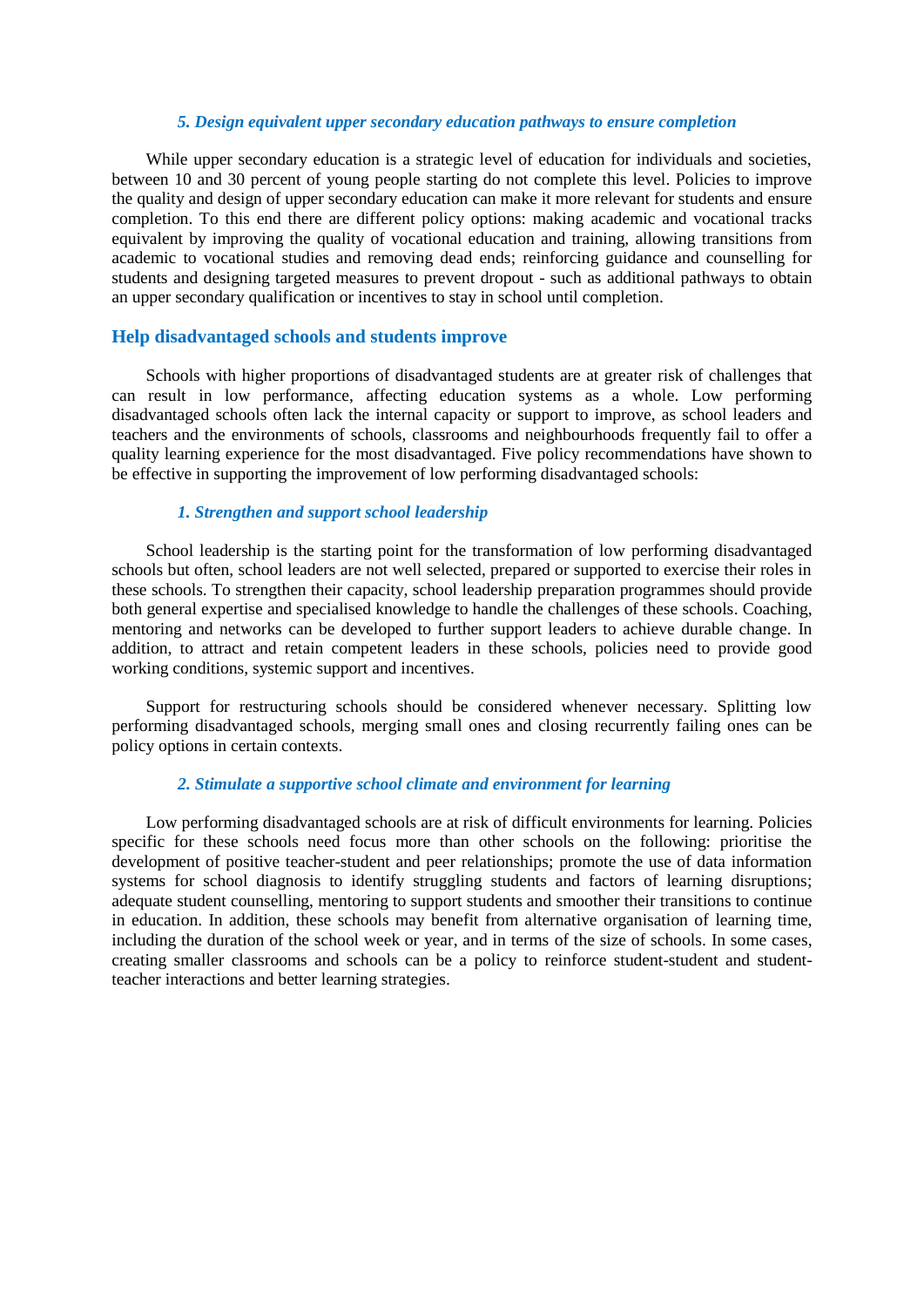#### *3. Attract, support and retain high quality teachers*

Despite the large effect of teachers on student performance, disadvantaged schools are not always staffed with the highest quality teachers. Policies must raise teacher quality for disadvantaged schools and students by: providing targeted teacher education to ensure that teachers receive the skills and knowledge they need for working in schools with disadvantaged students; providing mentoring programmes for novice teachers; developing supportive working conditions to improve teacher effectiveness and increase teacher retention; and develop adequate financial and career incentives to attract and retain high quality teachers in disadvantaged schools.

#### *4. Ensure effective classroom learning strategies*

Often, there are lower academic expectations for disadvantaged schools and students, while there is evidence that certain pedagogical practices can make a difference for low performing students. To improve learning in classrooms, policies need to ensure and facilitate that disadvantaged schools promote the use of a balanced combination of student-centred instruction with aligned curricular and assessment practices. Schools and teachers should use diagnostic tools and formative and summative assessments to monitor children's progress and ensure they are acquiring good understanding and knowledge. Ensuring that schools follow a curriculum promoting a culture of high expectations and success is highly relevant.

#### *5. Prioritise linking schools with parents and communities*

Disadvantaged parents tend to be less involved in their children's schooling, for multiple economic and social reasons. Policies need to ensure that disadvantaged schools prioritise their links with parents and communities and improve their communication strategies to align school and parental efforts. The more effective strategies target parents who are more difficult to reach and identify and encourage individuals from the same communities to mentor students. Building links with the communities around schools, both business and social stakeholders, can also strengthen schools and their students.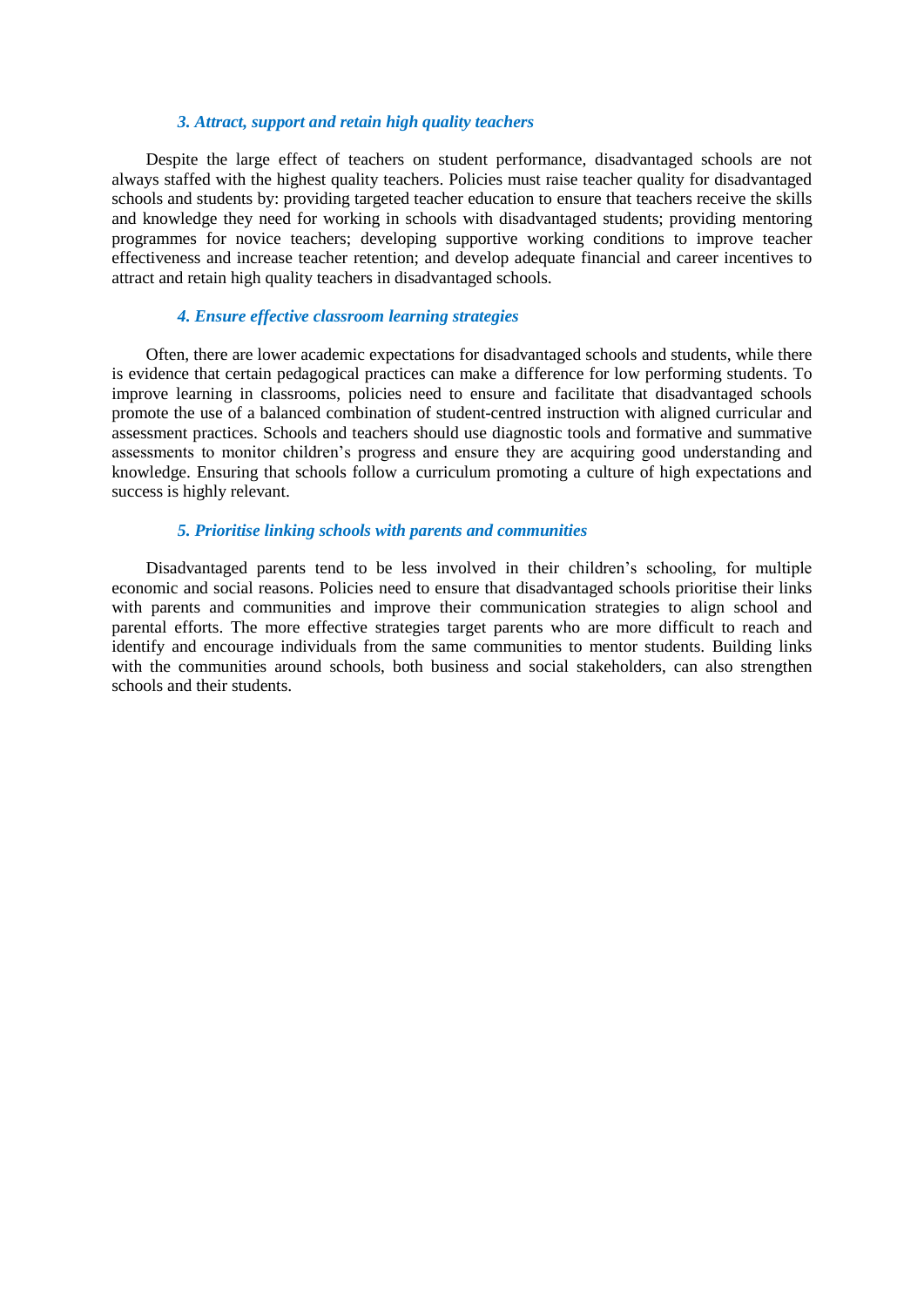# **Equity and Quality in Education: Supporting Disadvantaged Students and Schools Spotlight on Austria**

#### **A snapshot of equity and school failure**

Austria has made a significant effort to build a high quality and equitable education system, but, as in all education systems, there is still room for improvement. The mean performance of Austrian students in the most recent PISA test is below the OECD average while the impact of students' socioeconomic background is above average. [\(Figure 1.1\)](http://dx.doi.org/10.1787/888932560816).

- **Low performance:** In reading, one in four students (27.6%) in Austria performed below Level 2 in PISA 2009 [\(Figure 1.2\)](http://dx.doi.org/10.1787/888932560835). This means they may lack the skills needed to function in today's labour market and can be at risk of leaving school early and struggling to find a good job. This compares to an OECD average of one in five students (18.8%).
- **Students' socio-economic background**: In Austria, students from low socio-economic backgrounds are 2.27 times more likely to be low performers than their peers with high socioeconomic status, according to PISA 2009, which is below the OECD average (2.37 times). The largest risk of low performance is for students whose parents have low educational attainment (2.52 times), and as in most other OECD countries, students with an immigrant background are also at higher risk of low performance by 2.16 times, and so are boys in comparison to girls (1.74 times) [\(Figure 1.3,](http://dx.doi.org/10.1787/888932560854) see below).
- **Disadvantaged schools:** In Austria there is a major difference in 15 year-old students' performance between schools, suggesting that students are selected on the basis of academic ability [\(Figure 3.2\)](http://dx.doi.org/10.1787/888932561101). Part of this variance in performance is explained by students' socioeconomic background. In general, disadvantaged schools tend to reinforce students' socioeconomic inequalities [\(Figure 3.3\)](http://dx.doi.org/10.1787/888932561120), since they do not mitigate the negative impact of the students' disadvantaged background on education attainment.
- **Student dropout:** Austria manages to have lower than average dropout rates, with only 12% of 25 to 34 years-old not having completed upper secondary education, compared to 19% across OECD countries [\(Figure 1.4,](http://dx.doi.org/10.1787/888932560873) see below).
- **Benefits of education:** The benefits of investing early and up to upper secondary education outweigh the costs for both individuals and society, and this is clear in Austria: individuals with upper secondary education had at least a 22 points higher employment rate in Austria in 2009 [\(Figure](http://dx.doi.org/10.1787/888932560930) 1.8) and the current economic crisis has had a higher impact on those with lower levels of education [\(Figure 1.11\)](http://dx.doi.org/10.1787/888932560987). Across OECD countries, education has become a key investment in the path to economic recovery and long term growth.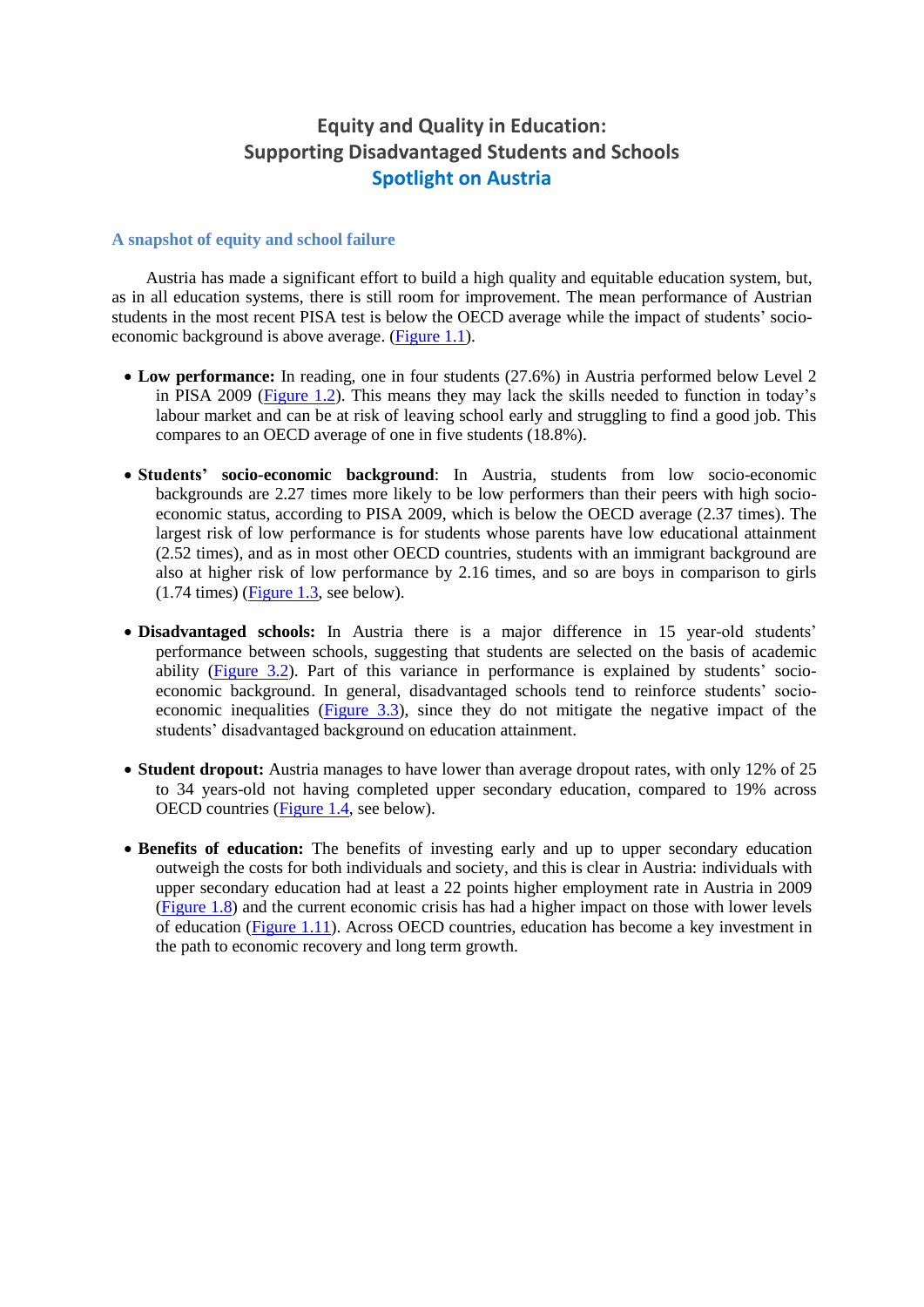#### **1.3 How many students are at risk of low performance?**



PISA scores below Level 2 and relative risk of certain student sub-groups (2009)

*Source*: OECD (2010), *PISA 2009 Results: Volume II, [Overcoming Social Background: Equity in Learning Opportunities and](http://www.oecd.org/document/24/0,3746,en_32252351_46584327_46609752_1_1_1_1,00.html)  [Outcomes,](http://www.oecd.org/document/24/0,3746,en_32252351_46584327_46609752_1_1_1_1,00.html)* OECD, Paris.

#### **1.4 How many individuals have not attained upper secondary education?**



Proportion of 25-34 and 25-64 years-old who have not completed upper secondary education (2009)

*Source*: OECD (2011), *Education at a Glance 2011: OECD Indicators*, OECD, Paris.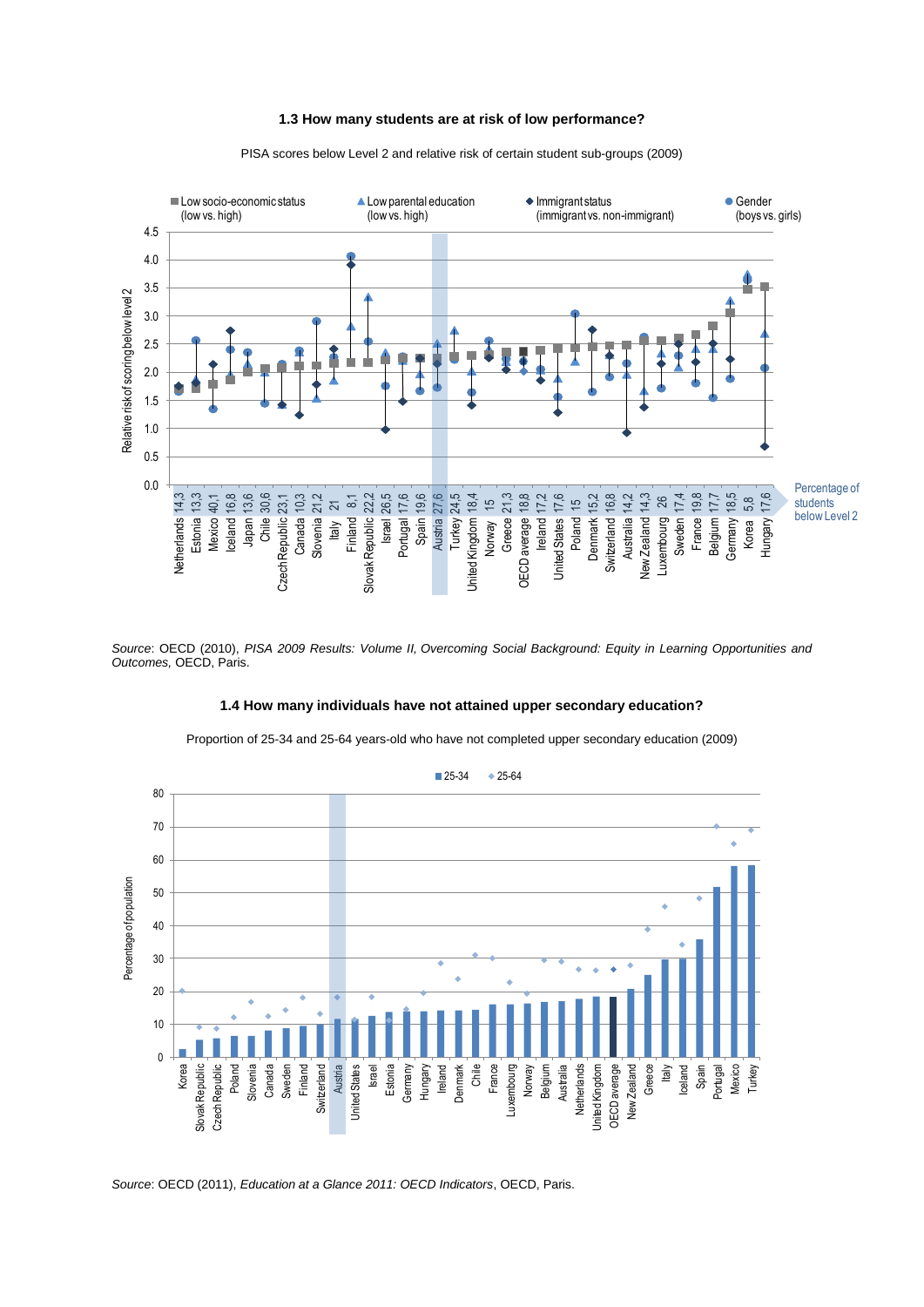#### **Recent policy developments and suggested policy options**

Improving the quality and equity of education in times of budgetary constraints is challenging for every country, but education is a key lever to reduce unemployment and foster sustainable economic growth and social progress. This requires providing access to quality education early on and enabling all students to complete at least upper secondary education. A special focus is relevant for disadvantaged students and schools to prevent school failure and drop out, and aligned with other policies, education can contribute to break the link between socio-economic background and life prospects. Within this context, the following are some of the key policy issues for Austria:

- **Grade repetition.** In Austria, 12.6% of students have repeated at least one school year by the time they reach 15 years old [\(Figure 2.1\)](http://dx.doi.org/10.1787/888932561006), just below the OECD average of 13%. The Austrian government announced in February 2011 the abolishment of grade repetition at upper secondary level. While this is a promising development, further limits to grade repetition could be established in other educational levels and supported with more effective policy options such as prevention and promotion with support.
- **Student selection.** Students are tracked when they are 10 years-old, earlier than in any other OECD country and are tracked into general (*Hauptschulen)* or academic lower secondary schools (*Allgemeinbildende Höhere Schule)* [\(Table 2.2\)](http://dx.doi.org/10.1787/888932561196). In 2007, a comprehensive New Secondary School (*Neue Mittelschule*) was created and in June 2011 announced that all former general low secondary schools would be converted into *Neue Mittelschule*. Although this represents a step forward in the short term, academic secondary schools have been excluded from the reform and may only participate on a voluntary basis, which may continue to hinder equity.
- **School choice.** In Austria, there are significant disparities between schools in performance and there is evidence of segregation and "native flight" to private schools in large urban areas. Designing school choice schemes that balance parental choice with equity should consider using controlled choice programmes, providing incentives to schools to enrol disadvantaged students and improving disadvantaged families' access to information about schools to help reduce segregation by ability, income and ethnic background.
- **Education funding.** Available resources and the way they are spent influence students' learning opportunities. Adequate funding is key to guarantee quality access to early childhood education and care (ECEC). In Austria, enrolment in pre-primary childcare for five year olds became free of charge in 2009 and compulsory in 2010, which benefits particularly children from migrant or less-educated family backgrounds. However, enrolment rates for under 3 year old children in Austria remain lower than the OECD average. In addition, across primary and secondary education, it is important to take into account that the instructional costs of disadvantaged students may be higher and to develop responsive funding strategies based on need, within a framework of accountability.
- **Upper secondary completion.** In Austria, upper secondary completion levels are above the OECD average and the proportion of students pursuing vocational education and training studies (VET) is the highest across OECD countries [\(Figure 2.4\)](http://dx.doi.org/10.1787/888932561063). VET programmes have strong links with the labour market, reflected in low youth unemployment rates. But certain features, such as career guidance, could be further improved. Career guidance and counselling are fundamental to help students make appropriate educational and career choices among diverse upper secondary pathways and stay on to completion. In Austria, career guidance follows a comprehensive three-level model with career education lessons, individual advice and specialised assistance. Guidance and counselling in 7th and 8th grade has recently been improved, but a legally based framework at the upper level of VET and general education has not yet been established.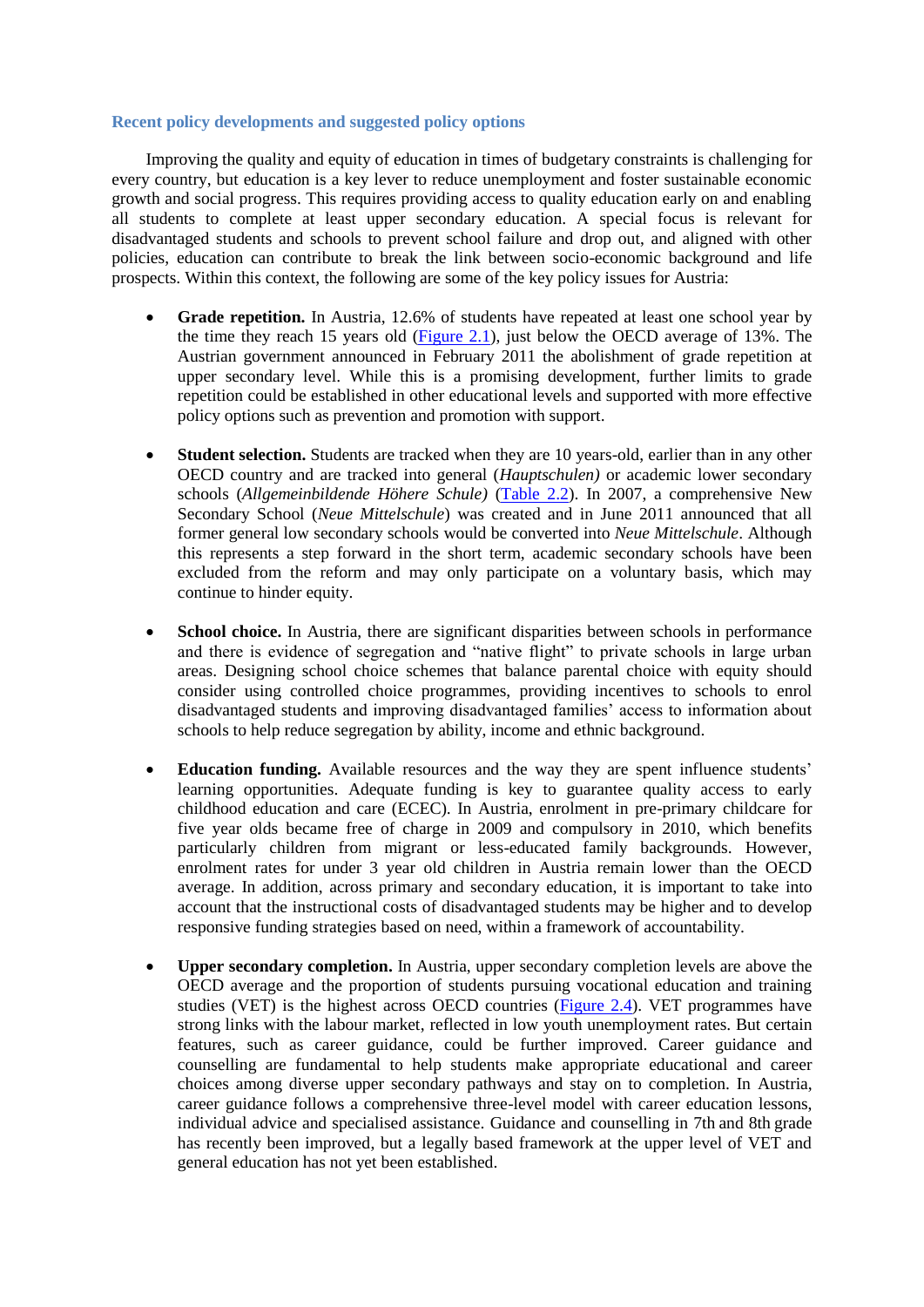**Low performing disadvantaged schools.** In Austria, a lower proportion of disadvantaged students attend schools with students from better-off backgrounds than the OECD average [\(Figure 3.4\)](http://dx.doi.org/10.1787/888932561139). Schools with higher proportions of disadvantaged students are at greater odds of suffering from social and economic problems that can inhibit their learning. Improving education in disadvantaged schools can mitigate the impact of disadvantaged students' background and reduce school failure. To do this, policy makers in Austria need to help disadvantaged schools by: developing and supporting specialised school leadership; fostering positive and supportive school environments; training, recruiting and retaining quality teachers with incentives for these schools; ensuring effective learning strategies; and linking them to parents and communities.